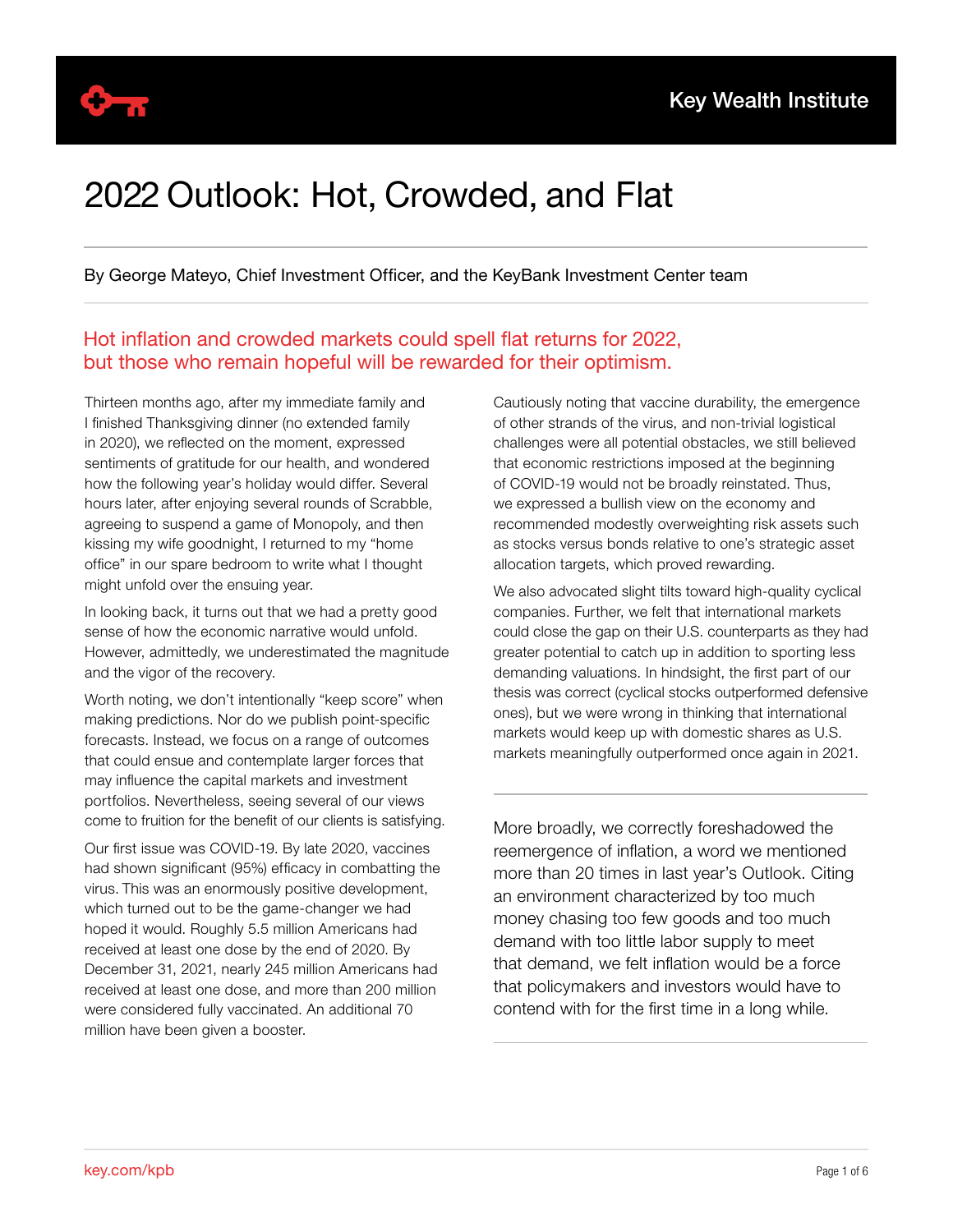This dynamic can be highlighted by charts 1 and 2 at right — one highlighting record retail sales (i.e., demand) and the other illustrating the U.S. labor market (i.e., supply) or total U.S. payrolls. As noted, the labor market has experienced a remarkable recovery following an epically deep but thankfully brief collapse in early 2020. Yet the jobs market in the aggregate is still smaller than it was pre-pandemic. Demand, meanwhile, is far, far above its long-term trend.

Not only is demand exceeding supply, but a record number of workers are also voluntarily quitting their jobs, a phenomenon that has been labeled The Great Resignation. Many people are quitting their jobs believing their prospects are brighter elsewhere. Others are leaving the workforce altogether due to retirements, childcare obligations, healthcare reasons, or other motivations. Regardless of the reasons, millions of Americans willingly leaving the labor market strains supply even further. In response, companies are lifting wages to entice workers back, and, as a result, overall levels of inflation are also increasing, as seen in charts 3 and 4 at bottom.

However, inflation can be a double-edged sword: Some view it positively as higher wages can spur future consumer spending. But this can be illusory, for the prices of consumer goods may also be rising. Also, higher wages can be a headwind for corporate profit margins. Some companies can offset higher wages with higher prices on the goods and services they provide, but others cannot.





Source: Federal Reserve Bank of St.Louis (https://fred.stlouisfed.org/)





Chart 1 — U.S. Retail Sales (\$ in millions)

Source: Federal Reserve Bank of St.Louis (https://fred.stlouisfed.org/)



Source: Federal Reserve Bank of St.Louis (https://fred.stlouisfed.org/)

Chart 4— Core Consumer Price Index (yr./yr. %-chg.)



Source: Federal Reserve Bank of St.Louis (https://fred.stlouisfed.org/)

Chart 2 — U.S. Nonfarm Payrolls (in thousands)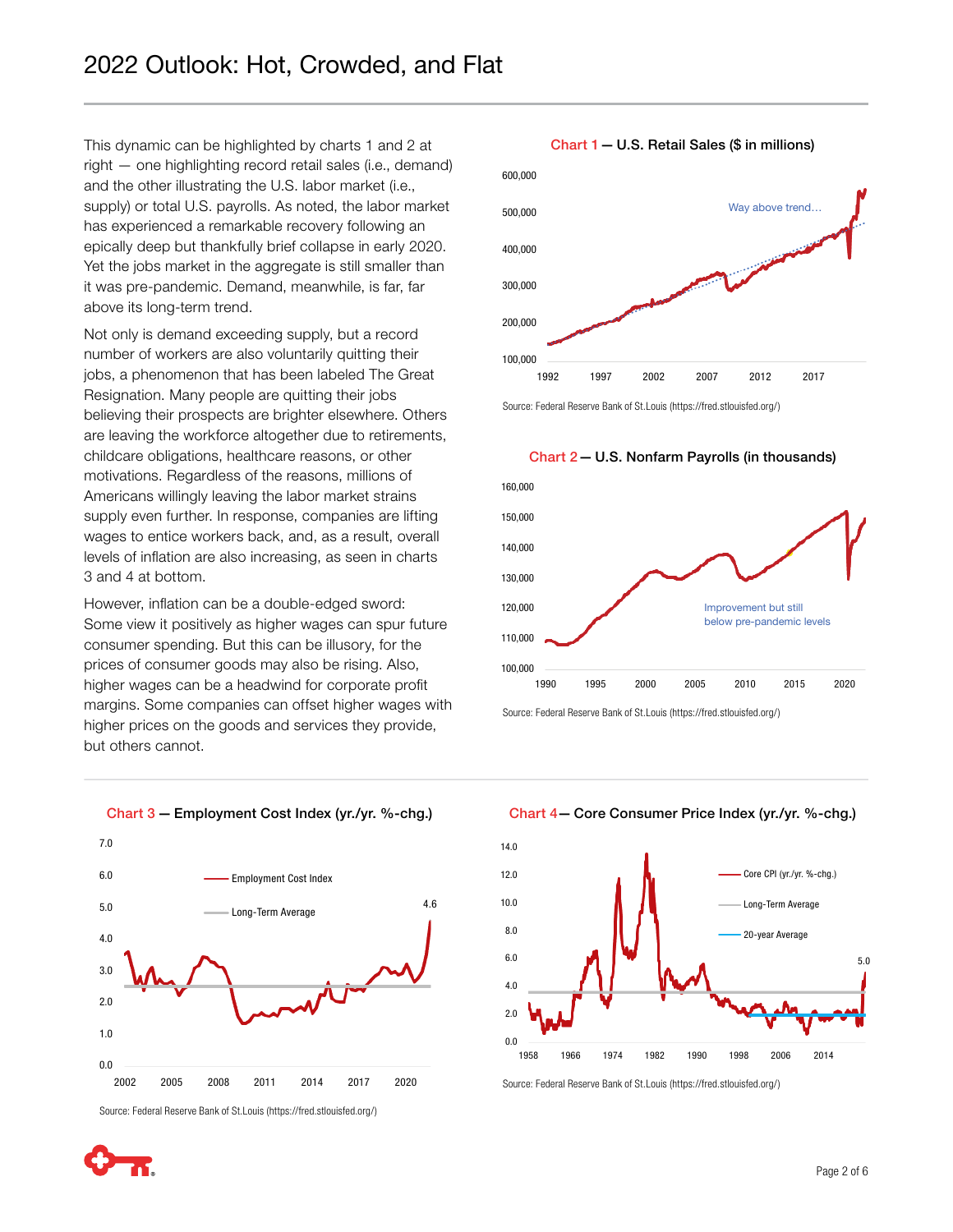Inflation can also cause policymakers to act by raising interest rates in an attempt to cool demand, which, in turn, can cause the economy to slow and corporate profits to moderate even further. With massive government-related debt outstanding, higher borrowing costs can cause significant stress on government budgets. Higher debt burdens then ensue, crowding out spending for other, more productive purposes.

For much of 2021, the Federal Reserve repeatedly reiterated that inflationary pressures were transitory or fleeting. They argued that supply chain issues, additional costs associated with COVID-19, and base effects (comparing 2021 activity relative to the depressed activity of 2020) were temporarily distorting the inflation picture.

As 2021 progressed, however, inflation proved more tenacious and more widespread than initially anticipated. As a result, in December, Jay Powell, chair of the Federal Reserve, announced that his view and the Fed's policy had changed. More specifically, the Fed would soon stop providing liquidity to the economy by discontinuing the expansion of its balance sheet — a balance sheet that doubled from \$1 trillion to \$2 trillion during the financial crisis in 2008-09, then doubled again to \$4 trillion in late 2019 and then doubled yet again to over \$8 trillion post-COVID-19. This has been a massive amount of firepower to support the economy, and later this year, it would diminish. The Fed also signaled that it would raise interest rates as many as three times in 2022 after previously indicating that interest rates would not change for an extended period.

This signal represented a significant course change. What made this policy shift even more remarkable was that it came days after the omicron variant had been detected. Omicron has since proven to be substantially more transmissible than other strands of the coronavirus. In other words, the Fed views inflation as a more significant economic threat than COVID-19, and it is acting accordingly.

Peering ahead, we acknowledge that some of the forces that previously kept inflation in check, such as globalization, innovation, and demographics remain in place, although perhaps some of their influence may have peaked (a longer topic we may explore later this year). We also believe some of the inflationary pressures sparked by COVID-19 will moderate.

But other factors, including strong demand for housing, higher energy prices, and rising labor/wages, may likely be more persistent. And while we don't think the inflationary environment that defined the early/mid-1970s will repeat (e.g., multiple years of double-digit inflation), neither do we believe the disinflationary period that defined the 2010s will be repeated. Moreover, nearly all Fed policymakers, corporate finance managers, and investors in their respective seats today have never experienced persistent inflation. Thus, it may be difficult to contain and prove problematic if inflation becomes self-reinforcing.



Chart 5 — Federal Reserve Balance Sheet (\$ in trillions)

Source: Federal Reserve Bank of St.Louis (https://fred.stlouisfed.org/)

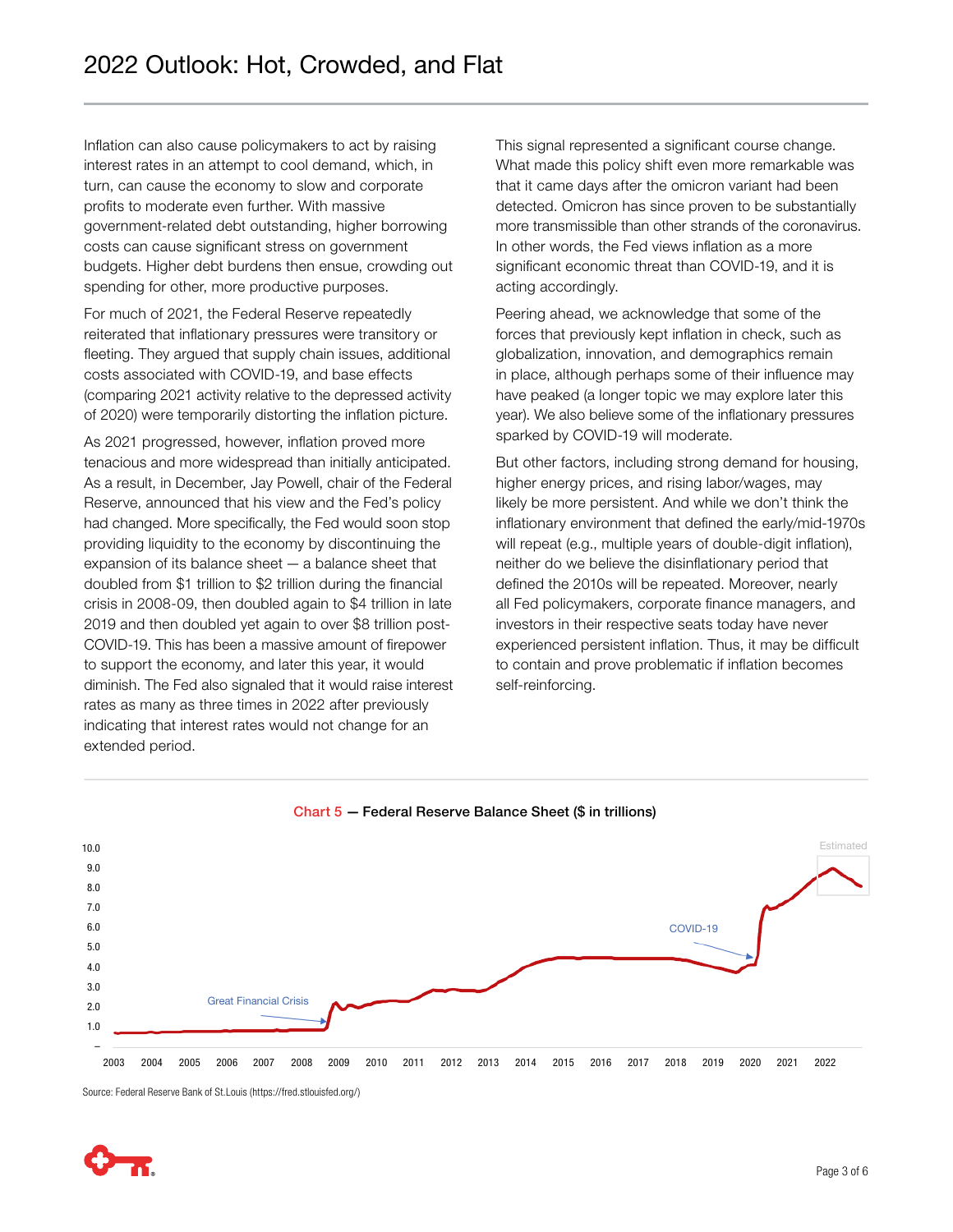One other worry: The Fed and the economy are ostensibly operating at different speeds. The Fed deserves to be commended for responding forcefully and swiftly once COVID-19 was first identified, but it seems to have been slow to adjust its policy once the economy recovered. As a result, the odds of a policy error have increased and could materialize if the economy — and inflation — begin to cool in the second half of 2022 at the same time that the Fed is raising interest rates.

The bottom line is that inflation continues to be the most significant macro risk to the economy, and with it comes new complexities and new policy uncertainty. Investors, therefore, should be prepared for more volatility in the year ahead.

Volatility may also arise from capital markets becoming, in our word, "crowded." Equity markets (namely U.S. large cap equity indexes) are dominated by a small handful of mega-sized companies. The five largest companies within the S&P 500 Index presently make up one-quarter of the entire index as measured by their market capitalization. Similarly, most of today's investment-grade bond market now consists of BBB-rated securities, the lowest quality rating for investment-grade securities. At the same time, the bond market has become more sensitive to interest rate fluctuations, too.

By themselves, these statements are not a cause for concern as they are unlikely to be a direct source of market instability. They are merely observations. But they could exacerbate volatility if the underlying macroeconomic and broader market conditions abruptly change and thus deserve mention.

Therefore, our base case for 2022 is as follows: In the first half of the year, we see inflation remaining elevated before losing some momentum in the second half but staying above the Fed's inflation target of 2%. Accordingly, interest rates will rise, and other forms of monetary support will be withdrawn. The odds of additional fiscal stimulus such as President Joe Biden's Build Back Better proposal have decreased considerably in the past few months. Some type of legislation should not be ruled out, but certainly not as expansive as the Green New Deal plan first proposed in 2019 with a price tag of upwards of \$6 trillion. The House passed a far less ambitious bill of \$1-2 trillion, but passage in the Senate still seems tenuous due to the trajectory of inflation.

In this environment, following a year when many fixed-income investments generated negative returns, bonds may again post lackluster returns in 2022. We believe that bonds can act as an effective hedge against deflation. Still, if inflation persists and the Fed is compelled to act more aggressively, given their already low yields, bonds may no longer be seen as providing risk-free returns and instead be viewed as assets that offer "return-free risk."

On the other hand, equities had a banner year in 2021, led by U.S. large-cap stocks, which soared nearly 30%, far more than we and most market observers predicted. Stocks have been buoyed by exploding corporate profits, improving corporate productivity, stock buybacks, and inflows from investors who, like us, concluded that the outlook for stocks was more compelling than bonds.

Let's put some numbers behind this: Over the past 35 years, in a given year, on average, the S&P 500 Index registered an intra-year decline of 14%, yet it still has finished higher 75% of the time for the full year. In 2021, the largest intra-year decline was a relatively mild 5%, which came in late November amid omicron-related fears. In 2022, we think that stocks can continue to outpace bonds, but returns likely will be bumpier than in 2021. In other words, it would not be uncommon to experience more volatility in the year ahead.

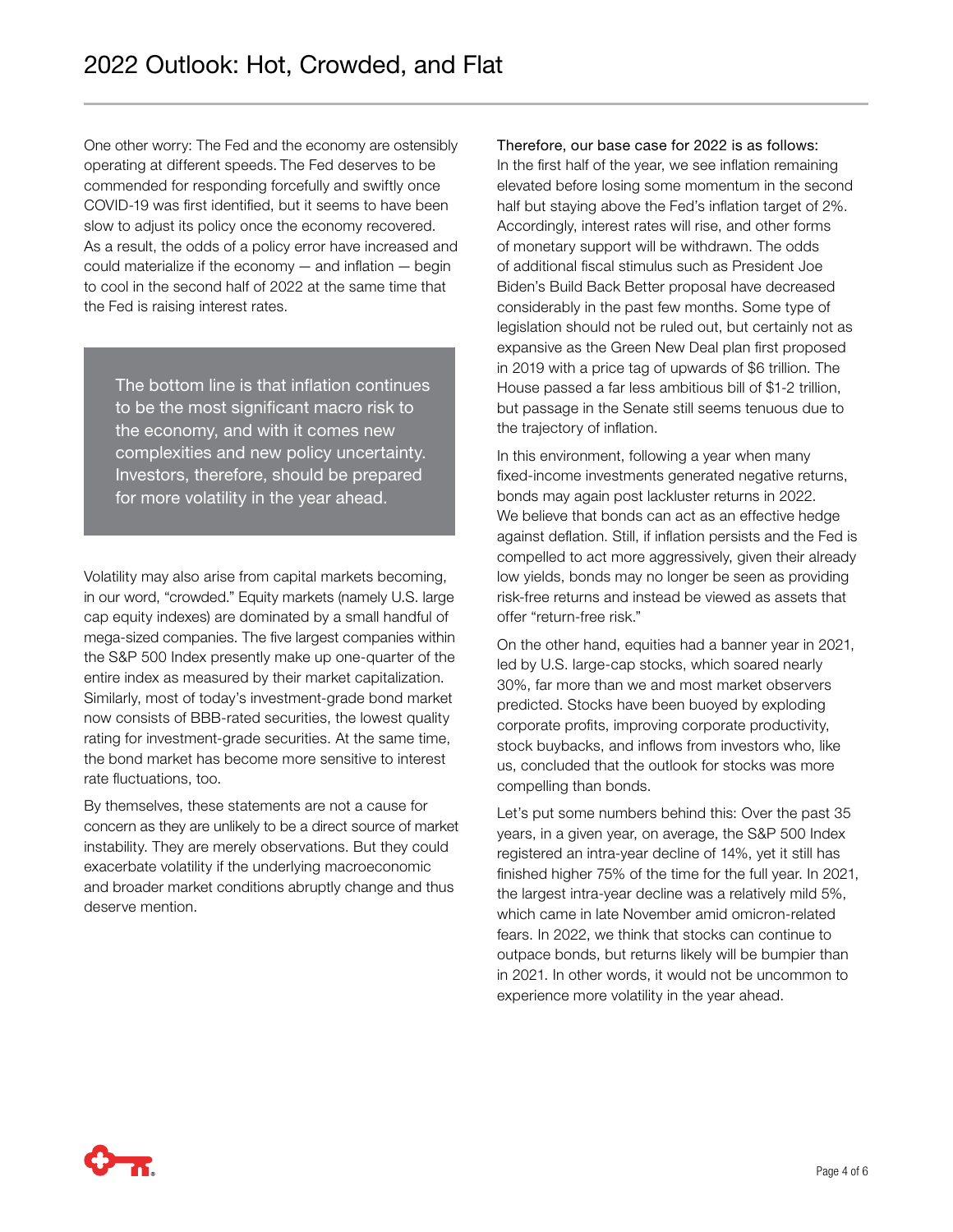A reemergence of equity market volatility may be sparked by the aforementioned shift in the Fed's policy, ongoing supply chain challenges, ripples from China's ongoing real estate deleveraging, or an exogenous shock such as a geopolitical event. Overall, though, we expect stocks to post modest gains in 2022, and our bias toward high-quality cyclical stocks remains. But we also think that investors may need to employ a degree of nimbleness and transition from quality cyclical bias to a quality growth bias if inflation moves faster than we anticipate, the Fed raises interest rates aggressively, and economic activity falters.

A bigger concern for equity investors would be a Fed-induced policy error sparking a recession outside of expected volatility. At present, the U.S. economy is displaying considerable momentum. Furthermore, consumers, corporations, and financial institutions, as a whole, remain in sound financial shape rendering the odds of a recession in 2022 as low. But as noted above, the economy and the Fed are operating at different speeds, and thus a policy error cannot be ruled out. To monitor this, investors can examine the difference between long-term and short-term rates (also known as the slope of the yield curve), which historically has been a good predictor of recessions, as the shaded areas highlight in chart 6 at bottom.

In short, with volatility likely to return in 2022, equity investors should remain disciplined, flexible, and place a premium on selectivity.

Lastly, as this new year begins, we would be remiss if we failed to recognize that the future path of COVID remains unclear. That said, just as we wrote slightly more than one year ago, there are reasons for optimism: Effective vaccines are widely available in most developed countries to prevent further transmission, and proven treatments now exist for those suffering from the most severe symptoms.

There is also reason to be hopeful with respect to the newest variant, omicron. As we write, omicron appears to be more transmissible than delta, but it also seems much less lethal. If this holds true, omicron could become the dominant variant, displacing others, infecting many but killing fewer. Those unwilling to get vaccinated may eventually acquire immunity by contracting the omicron variant bringing about herd immunity and allowing us to return to relative normalcy.

Under this scenario, COVID-19 would be treated similarly to how we treat other endemic viruses such as the flu. In 2018– 2019 (the last full season pre-COVID), 29 million Americans were diagnosed with the flu, 380,000 were hospitalized, and 28,000 Americans were estimated to have died from the flu. $2$ 

While in no way do we wish to suggest that 20,000 deaths are insignificant, such numbers amount to 1.3% and 0.07%, respectively, of those who are hospitalized and perish from the flu. And because these are relatively manageable or socially acceptable statistics, many of us receive an annual flu shot, and most all of us lead our lives freely — no mask mandates, no social distancing, no travel bans, no quarantines, and no lockdowns.



## Chart  $6 - 10$ -Year Treasury Constant Maturity Minus 2-Year Treasury Constant Maturity<sup>1</sup>